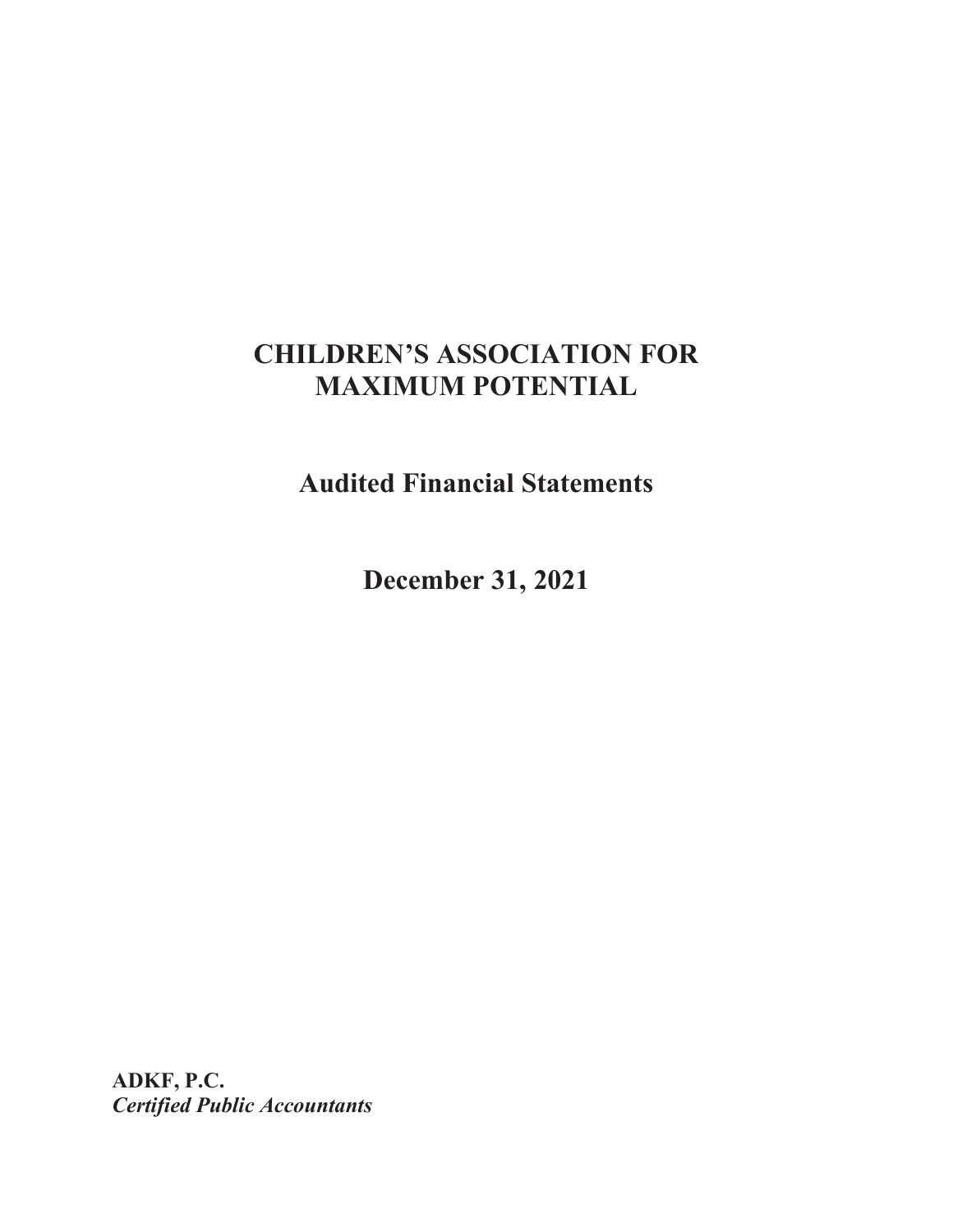### **CHILDREN'S ASSOCIATION FOR MAXIMUM POTENTIAL Table of Contents December 31, 2021**

## **Audited Financial Statements**

| Independent Auditor's Report             |                |
|------------------------------------------|----------------|
| Statements of Financial Position         |                |
| Statements of Activities                 | $\overline{4}$ |
| <b>Statements of Functional Expenses</b> | 6              |
| Statements of Cash Flows                 | 8              |
| Notes to Audited Financial Statements    |                |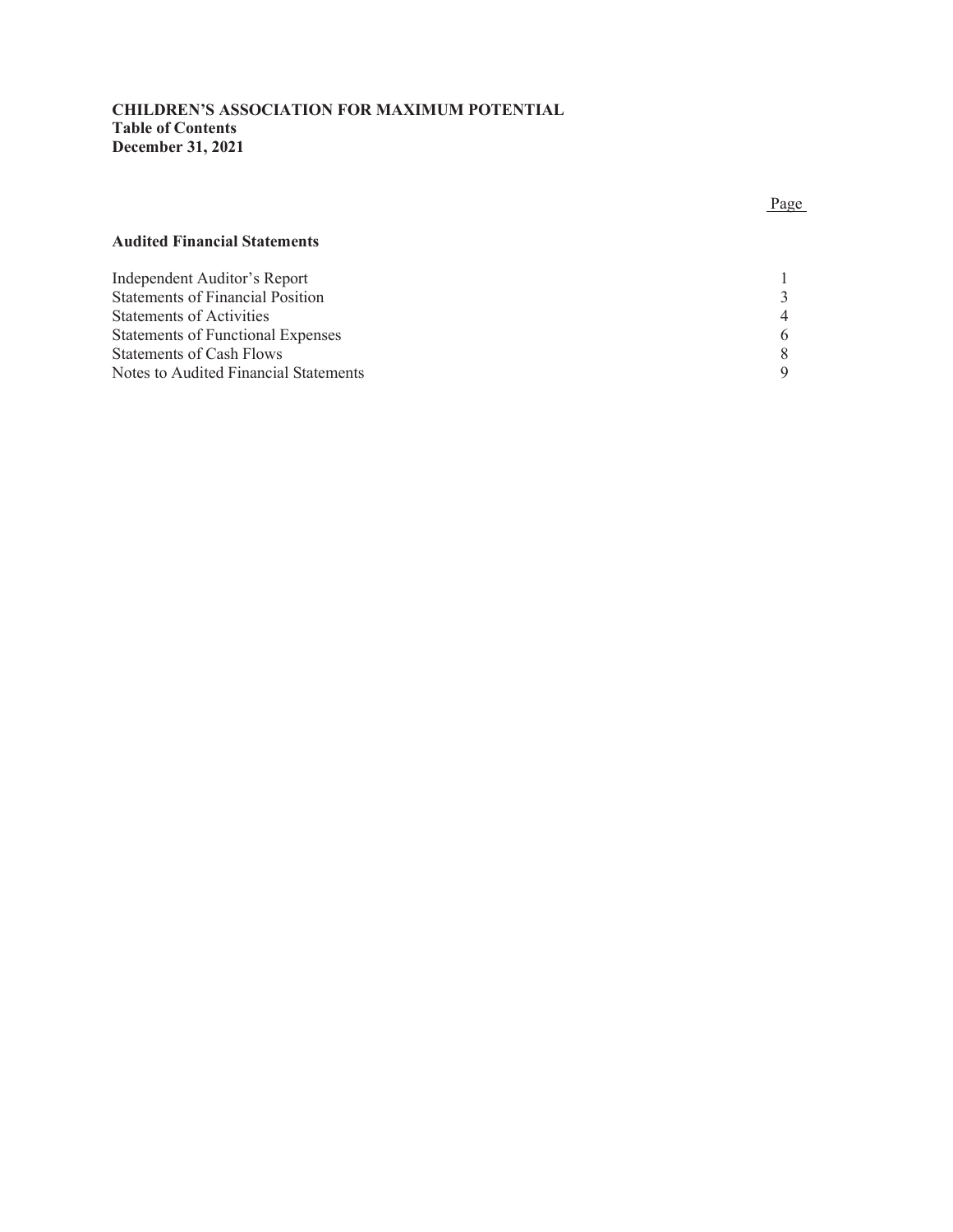

with you all the way

Member of the AICPA & TXCPA.

Registered with Public Company<br>Accounting Oversight Board.

### **INDEPENDENT AUDITOR'S REPORT**

To the Board of Directors Children's Association for Maximum Potential San Antonio, Texas

#### **Opinion**

We have audited the accompanying financial statements of Children's Association for Maximum Potential (the Organization), which comprise the statements of financial position as of December 31, 2021 and 2020, and the related statements of activities, functional expenses, and cash flows for the years then ended, and the related notes to the financial statements.

In our opinion, the financial statements referred to above present fairly, in all material respects, the financial position of Children's Association for Maximum Potential as of December 31, 2021 and 2020, and the results of its operations and its cash flows for the years then ended in accordance with accounting principles generally accepted in the United States of America.

#### **Basis for Opinion**

We conducted our audits in accordance with auditing standards generally accepted in the United States of America. Our responsibilities under those standards are further described in the Auditor's Responsibilities for the Audit of the Financial Statements section of our report. We are required to be independent of the Organization and to meet our other ethical responsibilities in accordance with the relevant ethical requirements relating to our audits.

We believe that the audit evidence we have obtained is sufficient and appropriate to provide a basis for our audit opinion.

#### **Responsibilities of Management for the Financial Statements**

Management is responsible for the preparation and fair presentation of the financial statements in accordance with accounting principles generally accepted in the United States of America, and for the design, implementation, and maintenance of internal control relevant to the preparation and fair presentation of financial statements that are free from material misstatement, whether due to fraud or error.

In preparing the financial statements, management is required to evaluate whether there are conditions or events, considered in the aggregate, that raise substantial doubt about the Organization's ability to continue as a going concern within one year after the date that the financial statements are available to be issued.

#### **Auditor's Responsibilities for the Audit of the Financial Statements**

Our objectives are to obtain reasonable assurance about whether the financial statements as a whole are free from material misstatement, whether due to fraud or error, and to issue an auditor's report that includes our opinion. Reasonable assurance is a high level of assurance but is not absolute assurance and therefore is not a guarantee that an audit conducted in accordance with generally accepted auditing standards will always detect a material misstatement when it exists. The risk of not detecting a material misstatement resulting from fraud is higher than for one resulting from error, as fraud may involve collusion, forgery, intentional omissions, misrepresentations, or the override of internal control. Misstatements, including omissions, are considered material if there is a substantial likelihood that, individually or in the aggregate, they would influence the judgment made by a reasonable user based on the financial statements.

- 1 -

#### **MAIN OFFICE:**

8610 N. New Braunfels, STE 101 San Antonio, TX 78217

Phone: 210.829.1300 Fax: 210.829.4080

672 Ridge Hill Dr., STE B New Braunfels, TX 78130 Phone: 830.387.4441

616 E. Blanco, STE 300e Boerne, TX 78006 Phone: 830.815.1100

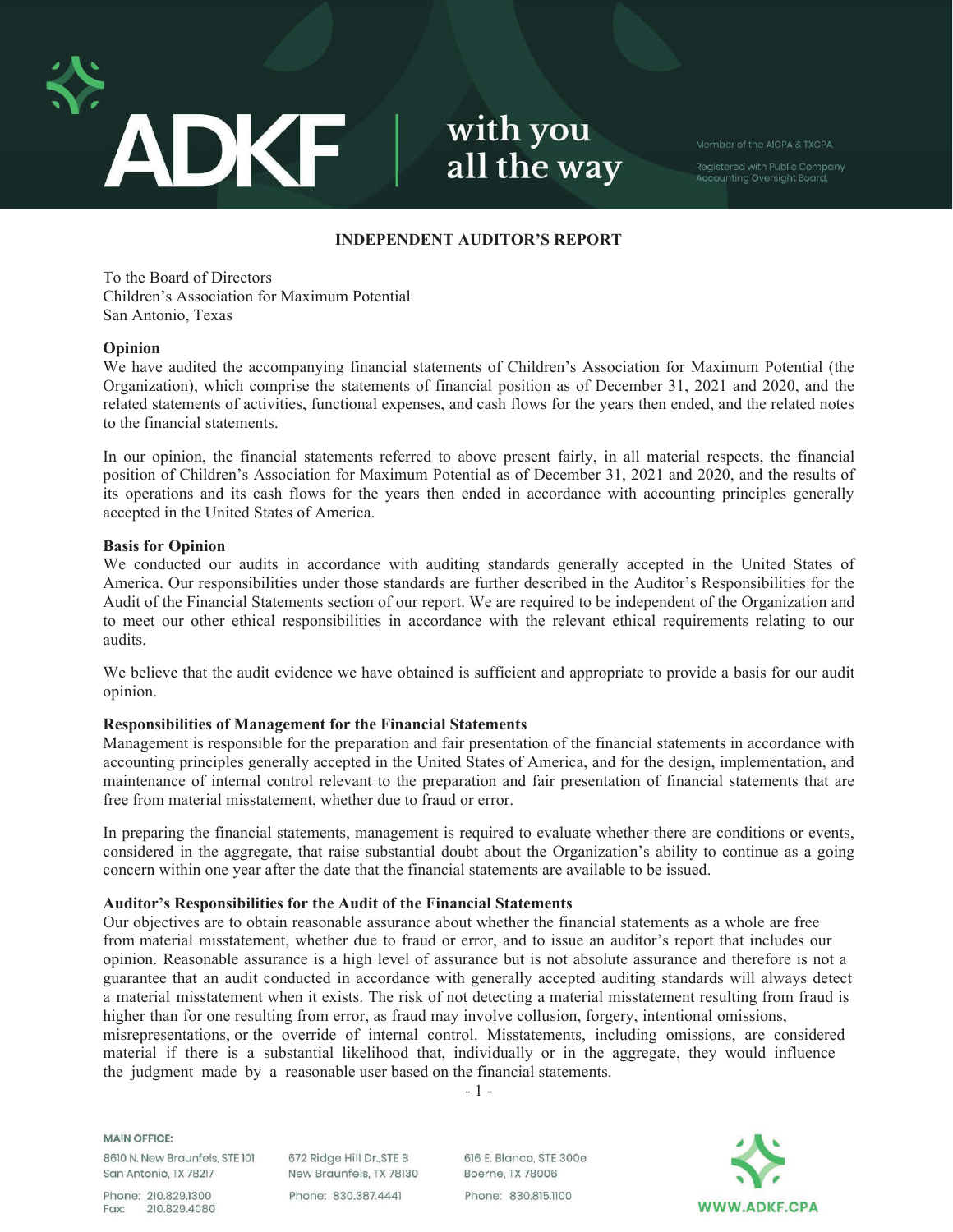#### **Auditor's Responsibilities for the Audit of the Financial Statements – continued**

In performing an audit in accordance with generally accepted auditing standards, we:

- x Exercise professional judgment and maintain professional skepticism throughout the audit.
- Identify and assess the risks of material misstatement of the financial statements, whether due to fraud or error, and design and perform audit procedures responsive to those risks. Such procedures include examining, on a test basis, evidence regarding the amounts and disclosures in the financial statements.
- Obtain an understanding of internal control relevant to the audit in order to design audit procedures that are appropriate in the circumstances, but not for the purpose of expressing an opinion on the effectiveness of the Organization's internal control. Accordingly, no such opinion is expressed.
- Evaluate the appropriateness of accounting policies used and the reasonableness of significant accounting estimates made by management, as well as evaluate the overall presentation of the financial statements.
- Conclude whether, in our judgment, there are conditions or events, considered in the aggregate, that raise substantial doubt about the Organization's ability to continue as a going concern for a reasonable period of time.

We are required to communicate with those charged with governance regarding, among other matters, the planned scope and timing of the audit, significant audit findings, and certain internal control related matters that we identified during the audit.

 $ADKF, PC$ 

ADKF, P.C. San Antonio, Texas April 7, 2022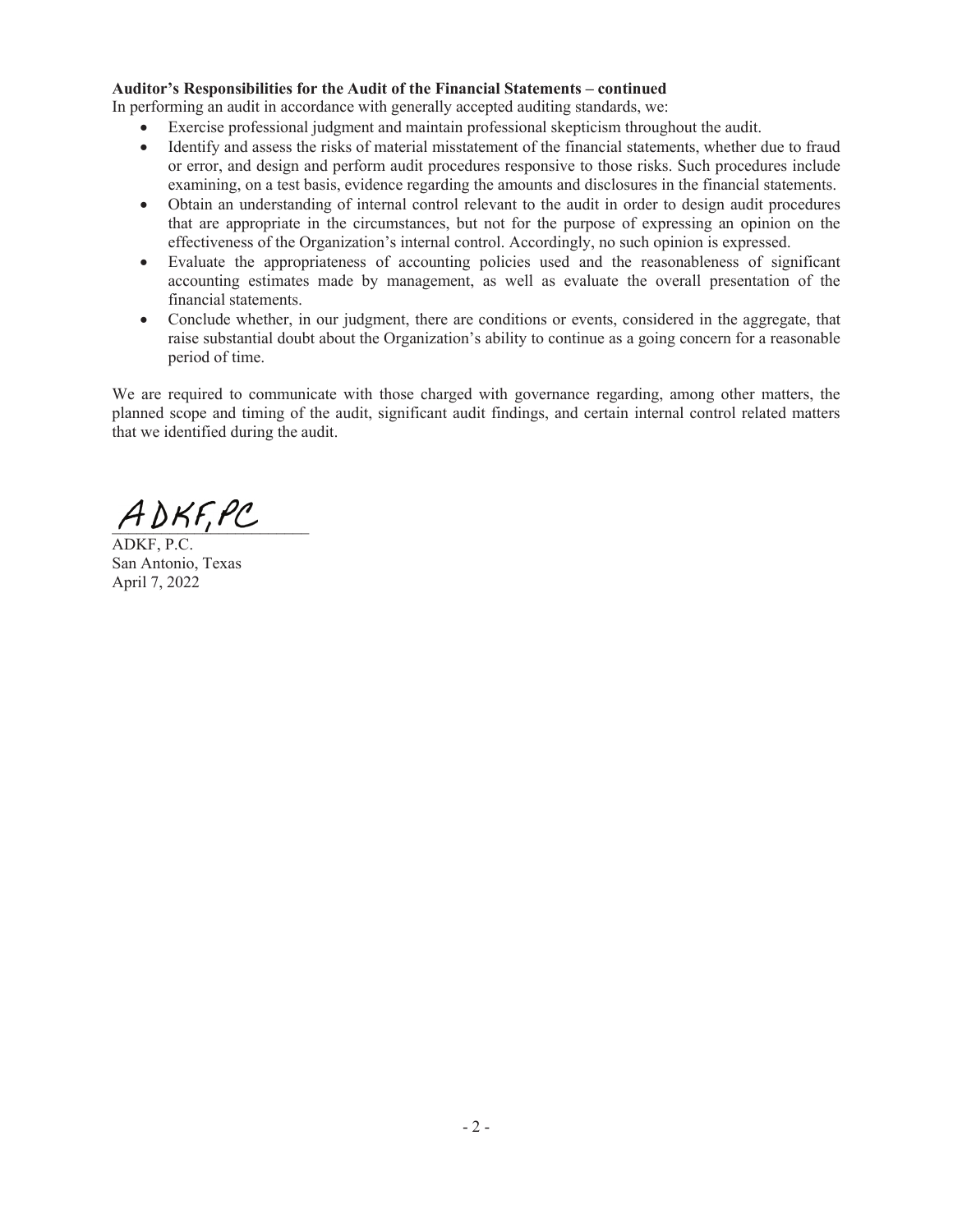## **CHILDREN'S ASSOCIATION FOR MAXIMUM POTENTIAL Statements of Financial Position December 31, 2021 and 2020**

|                                                  | 2021          | 2020            |
|--------------------------------------------------|---------------|-----------------|
| <b>ASSETS</b>                                    |               |                 |
| Cash and cash equivalents:                       |               |                 |
| Operating                                        | \$<br>461,441 | \$<br>161,155   |
| Savings, board designated                        | 852,035       | 223,566         |
| Donor restricted                                 | 205,981       | 409,491         |
| Total cash, cash equivalents and restricted cash | 1,519,457     | 794,212         |
| Accounts receivable, net                         | 63,571        | 49,825          |
| Pledges receivable, net                          | 20,000        | 40,000          |
| Inventory                                        | 29,754        | 4,755           |
| Prepaid expenses                                 | 82,115        | 82,442          |
| Investments, at fair value, board designated     | 765,436       | 657,312         |
| Property and equipment, net                      | 7,847,869     | 8,057,514       |
|                                                  |               |                 |
| <b>Total Assets</b>                              | \$10,328,202  | 9,686,060<br>Z. |
| <b>LIABILITIES AND NET ASSETS</b>                |               |                 |
|                                                  |               |                 |
| Liabilities:                                     |               |                 |
| Accounts payable                                 | \$<br>12,735  | \$<br>9,165     |
| Accrued expenses                                 | 47,855        | 56,166          |
| Deferred revenue                                 |               | 27,000          |
| <b>Total liabilities</b>                         | 60,590        | 92,331          |
| Net Assets:                                      |               |                 |
| Without donor restrictions:                      |               |                 |
| Board designated                                 | 1,439,856     | 1,014,311       |
| Available for general operations                 | 8,428,359     | 8,307,573       |
| Total without donor restrictions                 | 9,868,215     | 9,321,884       |
| With donor restrictions                          | 399,397       | 271,845         |
| Total net assets                                 | 10,267,612    | 9,593,729       |
|                                                  |               |                 |
| <b>Total Liabilities and Net Assets</b>          | \$10,328,202  | 9,686,060<br>S  |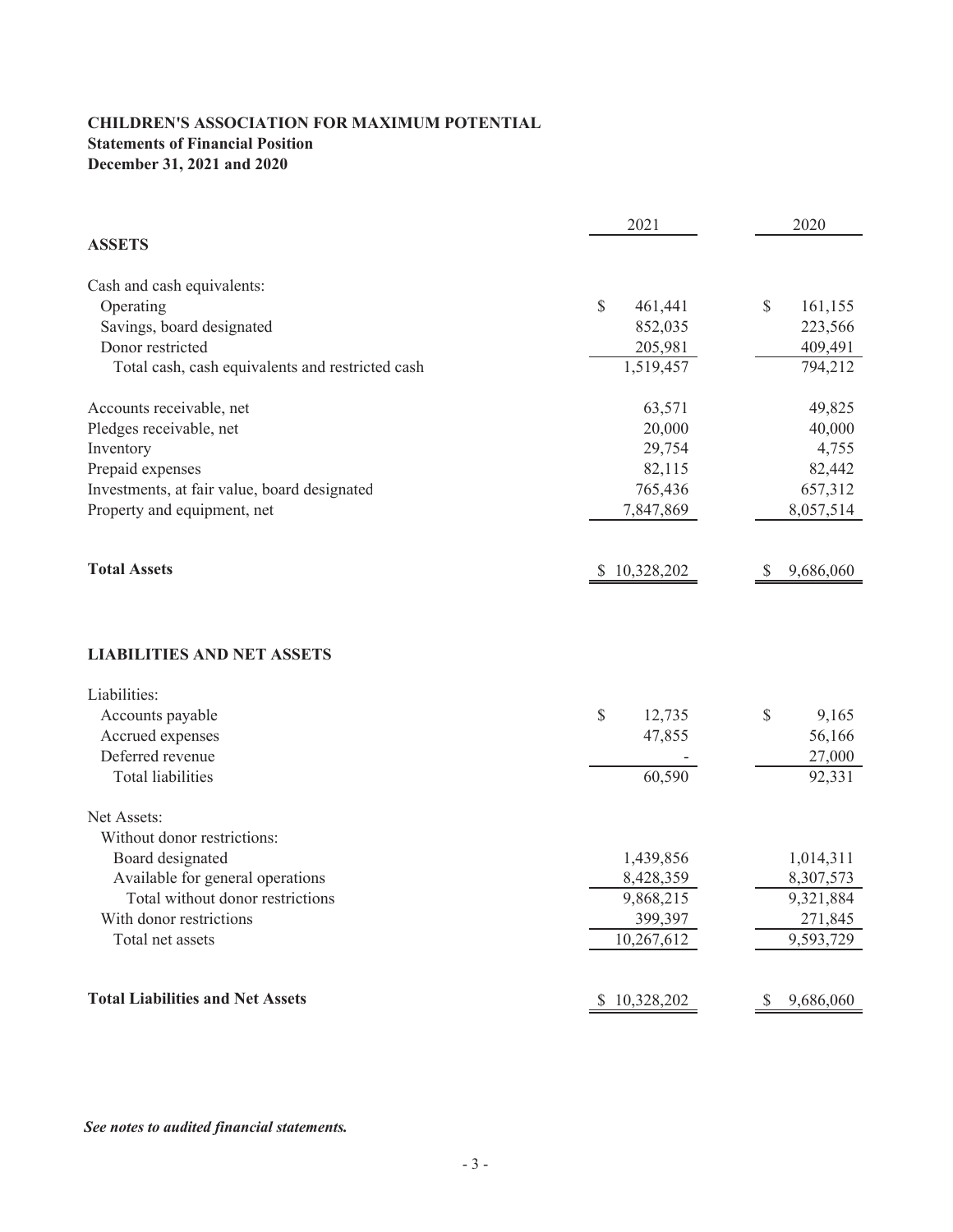## **CHILDREN'S ASSOCIATION FOR MAXIMUM POTENTIAL Statement of Activities Year Ended December 31, 2021**

|                                             | Without       |              |                          |
|---------------------------------------------|---------------|--------------|--------------------------|
|                                             | Donor         | With Donor   |                          |
|                                             | Restrictions  | Restrictions | Total                    |
| <b>Support and Revenues</b>                 |               |              |                          |
| Program service fees                        | \$<br>504,623 | \$           | $\mathcal{S}$<br>504,623 |
| Federal grants                              | 625,294       |              | 625,294                  |
| United Way                                  | 50,791        |              | 50,791                   |
| Other grants and contributions              | 842,729       | 264,514      | 1,107,243                |
| In-kind support                             | 644,078       |              | 644,078                  |
| Special events, net of expenses of \$43,891 | 228,205       |              | 228,205                  |
| Dues                                        | 60            |              | 60                       |
| Investment earnings, net of fees            | 28,087        |              | 28,087                   |
| Other revenue                               | 594,815       |              | 594,815                  |
| Total support and revenues                  | 3,518,682     | 264,514      | 3,783,196                |
| <b>Expenses</b>                             |               |              |                          |
| Program services                            | 2,412,893     |              | 2,412,893                |
| Management and general                      | 356,917       |              | 356,917                  |
| Fundraising                                 | 339,503       |              | 339,503                  |
| Total expenses                              | 3,109,313     |              | 3,109,313                |
| <b>Change in Net Assets</b>                 | 409,369       | 264,514      | 673,883                  |
| Net assets released from restrictions       | 136,962       | (136,962)    |                          |
| Net assets at beginning of year             | 9,321,884     | 271,845      | 9,593,729                |
| <b>Net Assets at Year End</b>               | 9,868,215     |              |                          |
|                                             |               | 399,397<br>S | \$10,267,612             |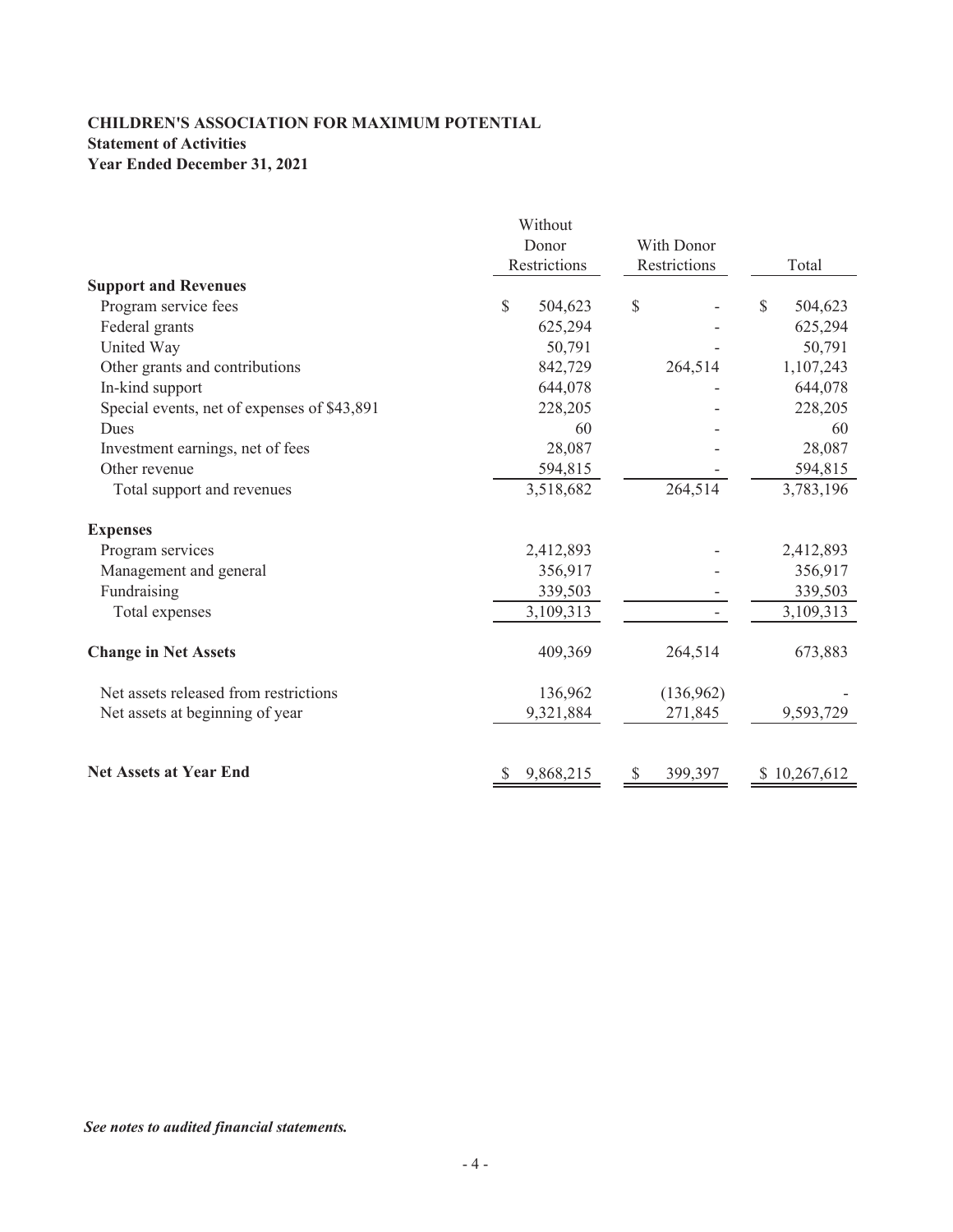## **CHILDREN'S ASSOCIATION FOR MAXIMUM POTENTIAL Statement of Activities Year Ended December 31, 2020**

|                                             | Without<br>Donor<br>Restrictions | With Donor<br>Restrictions | Total        |  |
|---------------------------------------------|----------------------------------|----------------------------|--------------|--|
| <b>Support and Revenues</b>                 |                                  |                            |              |  |
| Program service fees                        | $\mathbb{S}$<br>47,902           | \$                         | \$<br>47,902 |  |
| Federal grants                              | 178,700                          |                            | 178,700      |  |
| United Way                                  | 59,548                           |                            | 59,548       |  |
| Capital infrastructure campaign             |                                  | 12                         | 12           |  |
| Other grants and contributions              | 851,420                          | 119,031                    | 970,451      |  |
| In-kind support                             | 508,156                          |                            | 508,156      |  |
| Special events, net of expenses of \$24,108 | 226,105                          |                            | 226,105      |  |
| Dues                                        | 450                              |                            | 450          |  |
| Investment earnings, net of fees            | 23,827                           | 3,017                      | 26,844       |  |
| Other revenue                               | 10,471                           |                            | 10,471       |  |
| Total support and revenues                  | 1,906,579                        | 122,060                    | 2,028,639    |  |
| <b>Expenses</b>                             |                                  |                            |              |  |
| Program services                            | 1,817,233                        |                            | 1,817,233    |  |
| Management and general                      | 179,809                          |                            | 179,809      |  |
| Fundraising                                 | 355,207                          |                            | 355,207      |  |
| Total expenses                              | 2,352,249                        |                            | 2,352,249    |  |
| <b>Change in Net Assets</b>                 | (445, 670)                       | 122,060                    | (323, 610)   |  |
| Net assets released from restrictions       | 860,601                          | (860, 601)                 |              |  |
| Net assets at beginning of year             | 8,906,953                        | 1,010,386                  | 9,917,339    |  |
| <b>Net Assets at Year End</b>               | \$9,321,884                      | 271,845<br>\$              | \$9,593,729  |  |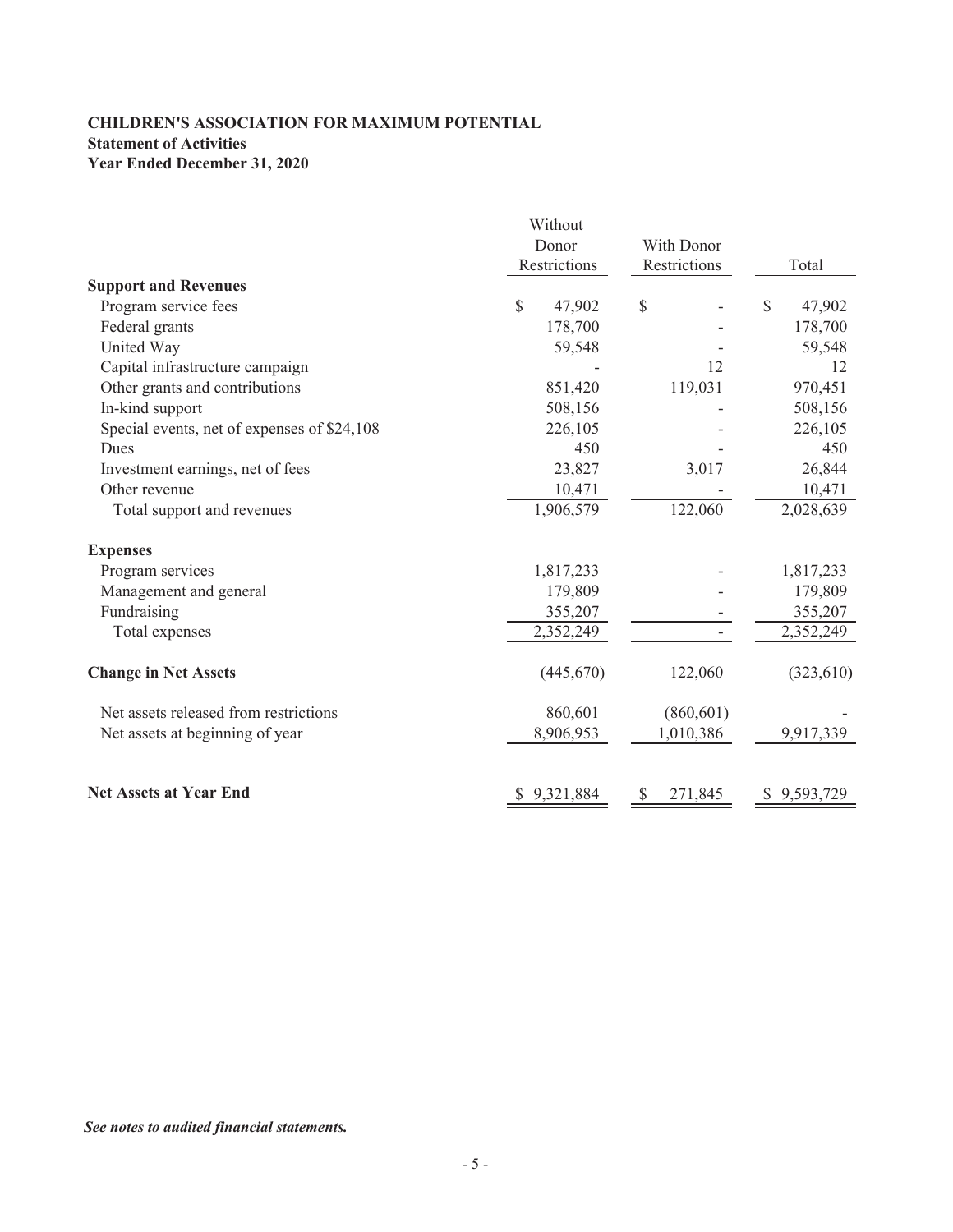## **CHILDREN'S ASSOCIATION FOR MAXIMUM POTENTIAL Statement of Functional Expenses Year Ended December 31, 2021**

|                                             | Program       | Supporting               |                         |                 |
|---------------------------------------------|---------------|--------------------------|-------------------------|-----------------|
|                                             | Services      | Services                 | Fundraising             | Totals          |
|                                             |               |                          |                         |                 |
| <b>Salaries</b>                             | \$<br>817,150 | \$<br>35,628             | \$<br>195,411           | 1,048,189<br>\$ |
| Employee benefits                           | 50,265        | 14,357                   | 13,839                  | 78,461          |
| Payroll taxes                               | 63,183        | 2,274                    | 13,102                  | 78,559          |
| <b>Bank</b> charges                         | 12,073        | 8,995                    | 332                     | 21,400          |
| Conferences                                 | 2,198         | 1,804                    |                         | 4,002           |
| Dues and memberships                        | 10,734        | 830                      | 1,145                   | 12,709          |
| Insurance                                   | 77,736        | 19,584                   |                         | 97,320          |
| Occupancy                                   | 157,858       | 151,400                  | 5,988                   | 315,246         |
| Postage/delivery                            | 1,512         | 116                      | 8,326                   | 9,954           |
| Printing                                    | 1,288         | 4,866                    | 4,212                   | 10,366          |
| Professional fees                           | 83,078        | 23,388                   | 900                     | 107,366         |
| Rental and maintenance                      | 37,155        | 4,985                    |                         | 42,140          |
| Supplies                                    | 135,652       | 5,463                    | 1,826                   | 142,941         |
| Telephone                                   | 10,239        | 875                      | 3,082                   | 14,196          |
| Training                                    | 2,604         | 60                       | 688                     | 3,352           |
| Travel/mileage                              | 12,441        | 3,393                    | 1,906                   | 17,740          |
| Volunteer expense                           | 13,838        | (8, 422)                 | 532                     | 5,948           |
| Depreciation                                | 409,811       | 27,321                   | 18,214                  | 455,346         |
| Total direct expenses                       | 1,898,815     | 296,917                  | 269,503                 | 2,465,235       |
| In-kind contributed services and materials: |               |                          |                         |                 |
| Rent                                        | 270,000       | 60,000                   | 70,000                  | 400,000         |
| Services                                    | 177,165       |                          |                         | 177,165         |
| Supplies                                    | 66,913        |                          |                         | 66,913          |
| Total in-kind services and materials        | 514,078       | 60,000                   | 70,000                  | 644,078         |
| <b>Total Expenses</b>                       | 2,412,893     | 356,917<br><sup>\$</sup> | 339,503<br>$\mathbb{S}$ | \$3,109,313     |
| Special event costs not included above:     |               |                          | 43,891<br>\$            |                 |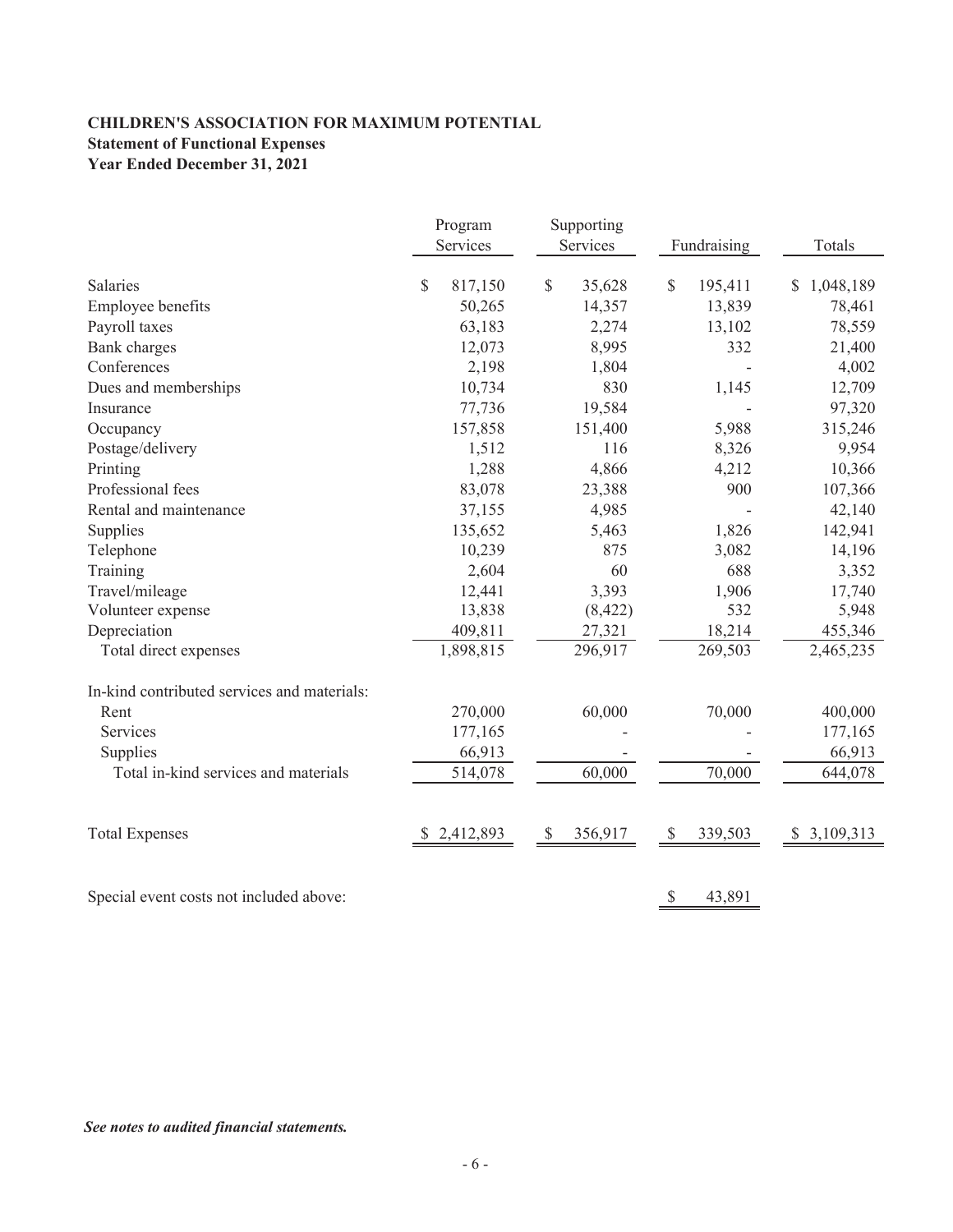## **CHILDREN'S ASSOCIATION FOR MAXIMUM POTENTIAL Statement of Functional Expenses Year Ended December 31, 2020**

|                                             | Program       | Supporting               |                          |                          |
|---------------------------------------------|---------------|--------------------------|--------------------------|--------------------------|
|                                             | Services      | Services                 | Fundraising              | Totals                   |
| Salaries                                    | \$<br>601,818 | \$<br>28,155             | \$<br>172,600            | $\mathcal{S}$<br>802,573 |
| Employee benefits                           | 55,683        | 12,774                   | 13,689                   | 82,146                   |
| Payroll taxes                               | 66,376        | 2,037                    | 11,328                   | 79,741                   |
| <b>Bank</b> charges                         | 9,832         | 7,653                    | 103                      | 17,588                   |
| Conferences                                 | (165)         |                          |                          | (165)                    |
| Dues and subscriptions                      | 6,080         | 489                      | 330                      | 6,899                    |
| Insurance                                   | 69,336        | 18,937                   |                          | 88,273                   |
| Miscellaneous                               | 150           |                          |                          | 150                      |
| Occupancy                                   | 83,420        |                          | 6,205                    | 89,625                   |
| Postage/delivery                            | 2,039         | 217                      | 4,718                    | 6,974                    |
| Printing                                    | 288           | 491                      | 5,737                    | 6,516                    |
| Professional fees                           | 60,206        | 18,059                   | 2,859                    | 81,124                   |
| Rental and maintenance                      | 34,537        | 2,030                    | 243                      | 36,810                   |
| Supplies                                    | 50,271        | 4,432                    | 1,175                    | 55,878                   |
| Telephone                                   | 13,611        | 1,576                    | 1,357                    | 16,544                   |
| Training                                    | 6,921         | 10                       | 803                      | 7,734                    |
| Travel/mileage                              | 8,222         | 900                      | 854                      | 9,976                    |
| Volunteer expense                           | 1,380         | 4,778                    | 425                      | 6,583                    |
| Bad debt expense                            |               |                          | 54,600                   | 54,600                   |
| Depreciation                                | 409,072       | 27,271                   | 18,181                   | 454,524                  |
| Total direct expenses                       | 1,479,077     | 129,809                  | 295,207                  | 1,904,093                |
| In-kind contributed services and materials: |               |                          |                          |                          |
| Rent                                        | 240,000       | 50,000                   | 60,000                   | 350,000                  |
| Services                                    | 62,623        |                          |                          | 62,623                   |
| Supplies                                    | 35,533        |                          |                          | 35,533                   |
| Total in-kind services and materials        | 338,156       | 50,000                   | 60,000                   | 448,156                  |
| <b>Total Expenses</b>                       | 1,817,233     | $\mathcal{S}$<br>179,809 | $\mathcal{S}$<br>355,207 | 2,352,249<br>S.          |
| Special event costs not included above:     |               |                          | $\mathcal{S}$<br>24,108  |                          |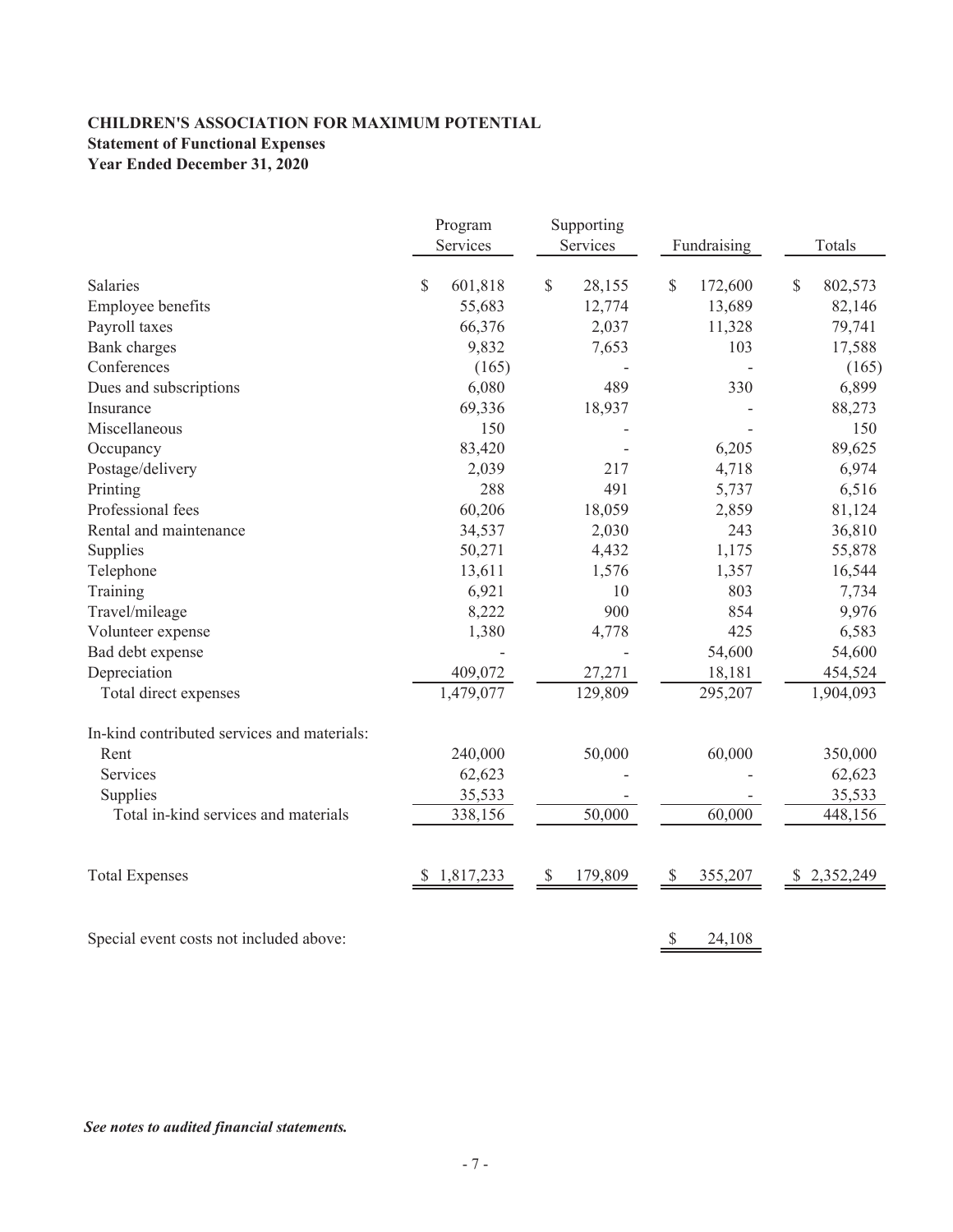## **CHILDREN'S ASSOCIATION FOR MAXIMUM POTENTIAL Statements of Cash Flows Years Ended December 31, 2021 and 2020**

|                                                                 |    | 2021       |    | 2020       |
|-----------------------------------------------------------------|----|------------|----|------------|
| <b>Operating Activities</b>                                     |    |            |    |            |
| Change in net assets                                            | \$ | 673,883    | \$ | (323, 610) |
| Adjustments to reconcile change in net assets                   |    |            |    |            |
| to cash provided (used) by operating activities:                |    |            |    |            |
| Depreciation                                                    |    | 455,346    |    | 454,524    |
| Bad debt expense                                                |    |            |    | 54,600     |
| PPP Loan forgiveness                                            |    | (277,700)  |    | (178,700)  |
| Change in operating assets and liabilities:                     |    |            |    |            |
| Accounts receivable                                             |    | (13,746)   |    | (10, 247)  |
| Pledges receivable                                              |    | 20,000     |    | 8,833      |
| Inventory                                                       |    | (24,999)   |    | 347        |
|                                                                 |    | 327        |    | 8,500      |
| Prepaid expenses                                                |    |            |    |            |
| Accounts payable and accrued expenses                           |    | (4,741)    |    | (574, 237) |
| Deferred revenue                                                |    |            |    | (48,200)   |
| Net cash provided (used) by operating activities                |    | 828,370    |    | (608, 190) |
| <b>Investing Activities</b>                                     |    |            |    |            |
| Net investment activity                                         |    | (108, 124) |    | 709,812    |
| Acquisitions of property and equipment                          |    | (245,701)  |    | (145, 749) |
| Net cash provided (used) by investing activities                |    | (353, 825) |    | 564,063    |
| <b>Financing Activities</b>                                     |    |            |    |            |
| Proceeds from PPP loan                                          |    | 250,700    |    | 205,700    |
| Net cash provided by financing activities                       |    | 250,700    |    | 205,700    |
|                                                                 |    |            |    |            |
| Change in cash                                                  |    | 725,245    |    | 161,573    |
| Cash, cash equivalents and restricted cash at beginning of year |    | 794,212    |    | 632,639    |
| Cash, Cash Equivalents and Restricted Cash at End of Year       |    | 1,519,457  | S  | 794,212    |
|                                                                 | S  |            |    |            |
| <b>Supplemental Disclosures</b>                                 |    |            |    |            |
| Cash paid for interest                                          | \$ |            | \$ |            |
| Cash paid for income taxes                                      |    |            |    |            |
|                                                                 |    |            |    |            |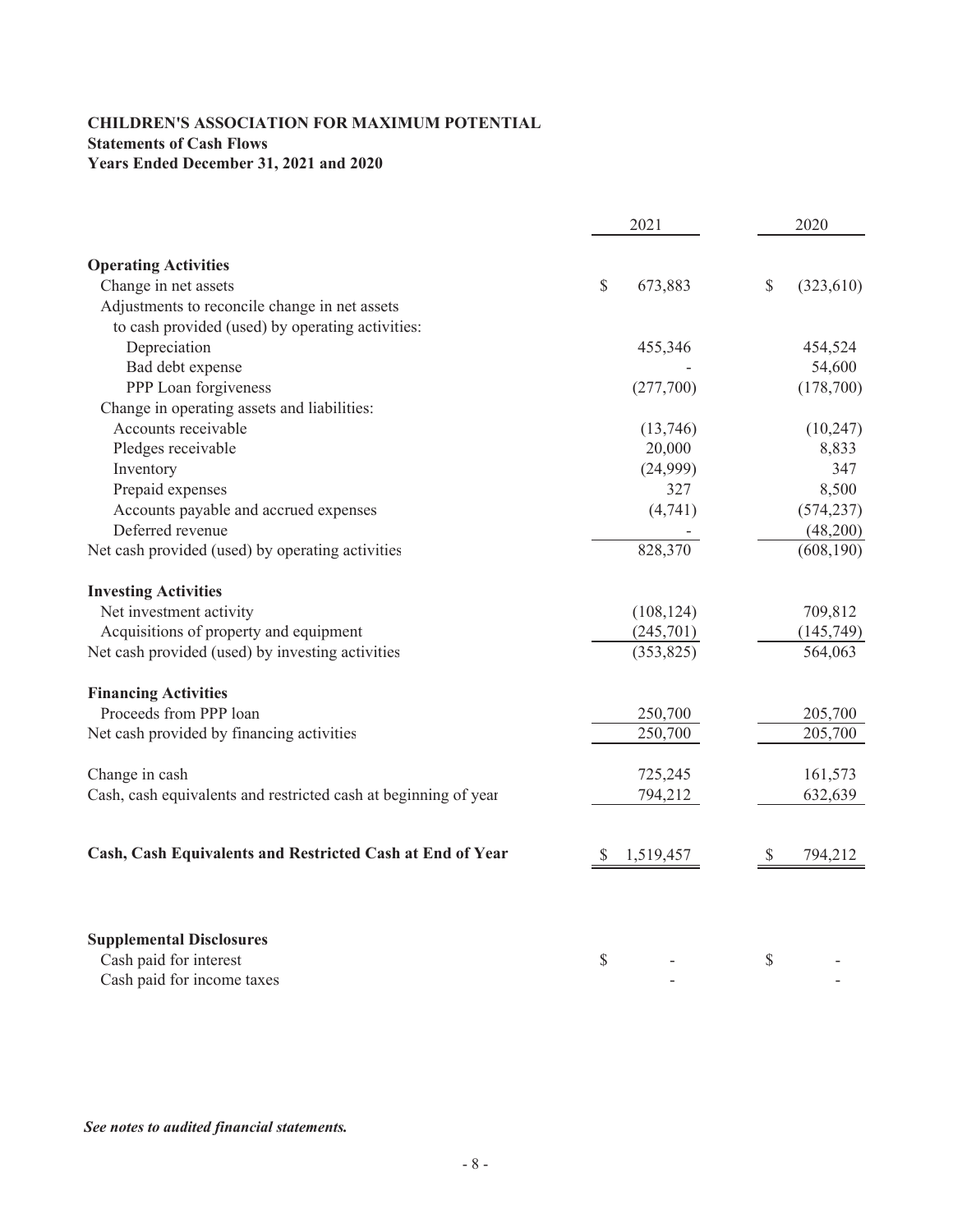#### **CHILDREN'S ASSOCIATION FOR MAXIMUM POTENTIAL Notes to Audited Financial Statements December 31, 2021 and 2020**

#### **NOTE A – SUMMARY OF SIGNIFICANT ACCOUNTING POLICIES**

*Organization and Nature of Activities:* Children's Association for Maximum Potential (CAMP) is a non-profit organization, located in San Antonio, Texas that provides recreational, educational, and respite services for children with developmental disabilities and their families. CAMP provides week-long camping sessions each summer, as well as and week-end camping sessions the other months of the year, at its campground on the Guadalupe River in Center Point. CAMP was founded in 1979 and has been accredited by the American Camp Association since 1994.

*Basis of Presentation:* The accompanying financial statements have been prepared on the accrual basis of accounting in accordance with U. S. generally accepted accounting principles. Net assets, support and revenues, and expenses are classified based on the existence or absence of donor-imposed restrictions. Accordingly, net assets and changes therein are classified and reported as follows:

*Without Donor Restrictions:* Net assets available for use in general operations and not subject to donor restrictions. Grants and contributions gifted for recurring programs are generally not considered "restricted" under GAAP, though for internal reporting the Organization tracks such grants and contributions to verify the disbursement matches the intent. Assets restricted solely through the actions of the Board are reported as net assets without donor restrictions, board-designated.

*With Donor Restrictions:* Net assets subject to donor-imposed stipulations that are more restrictive than the Organization's mission and purpose. Some donor restrictions are temporary in nature, such as those that will be met by the passage of time or other events that will be specified by the donor. Donor imposed restrictions are released when the restriction expires, that is, when the stipulated time has elapsed, when the stipulated purpose for which the resource was restricted has been fulfilled, or both. Other donor imposed restrictions are perpetual in nature, where the donor stipulates that resources be maintained in perpetuity. Contributions received with donor restrictions whose restrictions are met in the same reporting period are generally reported as unrestricted support in the same reporting year.

*Revenue Recognition:* Contributions received and unconditional promises to give are recorded when earned rather than received and are reported as an increase in net assets.

Gifts of cash and other assets are reported as restricted support if they are received with donor stipulations that limit the use of the donated assets, or if they are designated as support for future periods. When a donor restriction expires, that is, when a stipulated time restriction ends or purpose restriction is accomplished, with donor restrictions are reclassified to without donor restrictions and reported in the statements of activity as net assets released from restrictions.

CAMP reports gifts of goods and equipment at estimated fair value and as unrestricted support unless explicit donor stipulations specify how the donated assets must be used. Gifts of long-lived assets with explicit restrictions that specify how the assets are to be used and gifts of cash or other assets that must be used to acquire long-lived assets are reported as restricted support. Absent explicit donor stipulations about how longlived assets must be maintained, expirations of donor restrictions are reported when the donated or acquired long-lived assets are placed in service.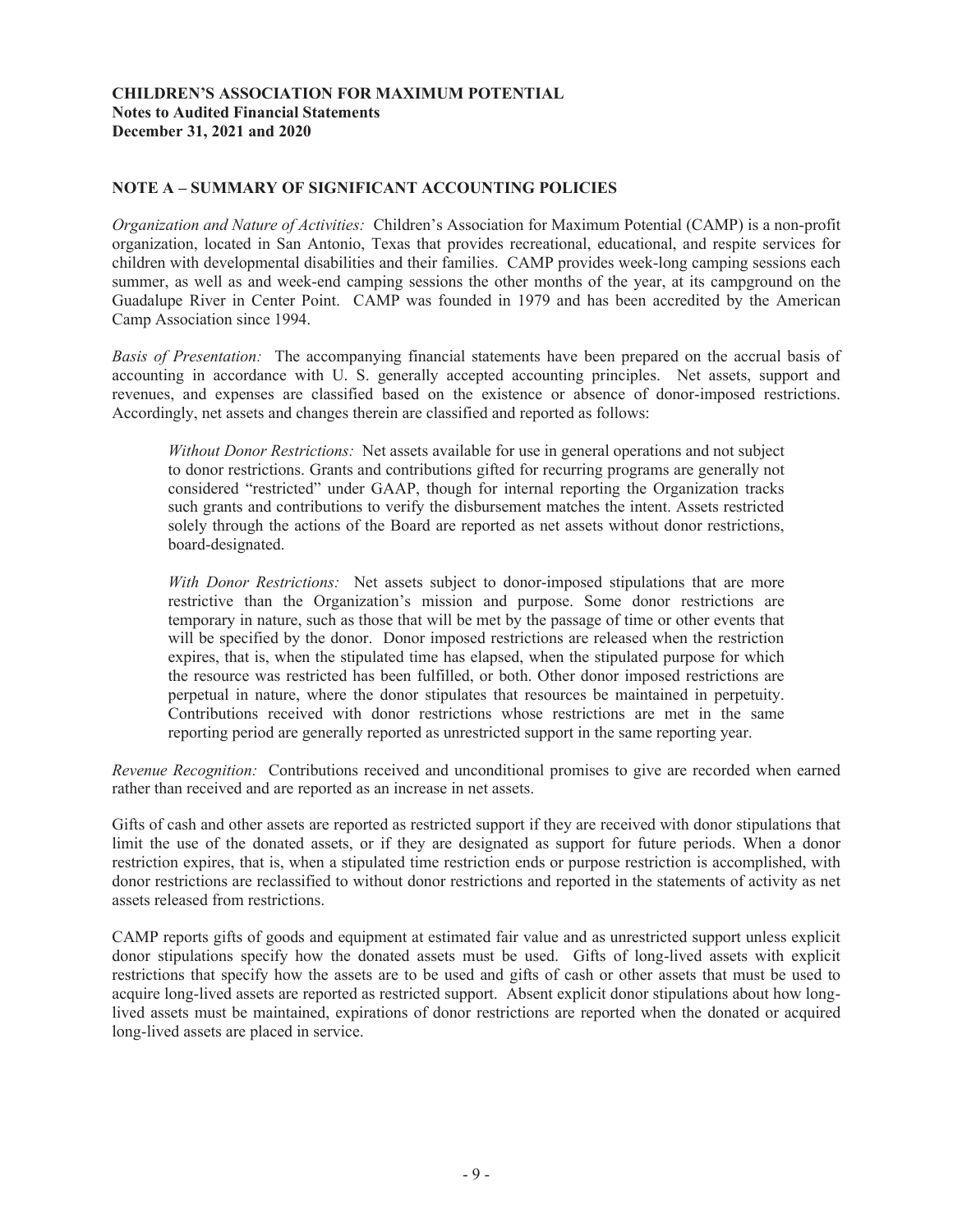#### **NOTE A – SUMMARY OF SIGNIFICANT ACCOUNTING POLICIES - continued**

*Program Service Fees:* Fees for program services are recorded at the time of service.

*United Way Support:* CAMP typically receives an allocated grant on an annual basis from the United Way, the grant period is July 1 to the following June 30. The grant confirmation is generally received from the United Way near CAMP's year end or shortly thereafter and is recognized as revenue in the year to which the grant applies.

*In-kind Support:* In-kind support includes contributed services and materials, facility usage, services and supplies. Such items are valued based on the estimated fair market value on the date of contribution. CAMP also receives substantial assistance from volunteers who contribute their personal time to assist in a number of areas. See Note D.

*Functional Allocation of Expenses:* The costs of providing services and other activities have been summarized on a functional basis in the Statement of Activities. Accordingly, certain costs have been allocated among the programs and supporting services benefited. Expenses are allocated based on time and effort (such as salaries and benefits) as well as on a square footage or other reasonable basis.

*Special Events:* Costs associated with special events are netted against the related revenue.

*Cash, Cash Equivalents and Restricted Cash:* Cash, cash equivalents and restricted cash consists of cash on hand and demand deposits held by financial institutions and any equivalent securities with a maturity of three months or less. Board designated cash represents amounts designated by the Board for specific purposes, but for which there is no legal restriction. Donor restricted cash represents cash restricted for the capital campaign infrastructure.

*Accounts Receivable:* Accounts receivable represent program service fees and are reported at outstanding principal net of an allowance for doubtful accounts of approximately \$-0- at December 31, 2021 and December 31, 2020. An allowance is generally determined based on an account-by-account review and historical trends. Accounts are charged off when collection efforts have failed and the account is deemed uncollectible. Interest is generally not charged on the receivables.

*Pledges Receivable:* Legally enforceable pledges and contributions, less an allowance for uncollectible amounts, are recorded as receivables in the year made unless the pledge or contribution is dependent upon the occurrence of a specified future and uncertain event to bind the promisor. Conditional pledges and contributions are recognized when the conditions upon which they depend are substantially met or when the possibility that the condition will not be met is remote. An allowance of \$54,600 was provided at December 31, 2021 and 2020.

*Inventory:* Inventories are recorded at the lower of cost or net realizable value, using the first-in, first-out method.

*Investments:* Investments are reported at fair market value determined by quoted market prices. Interest earned on money market accounts and certificate of deposits is recorded monthly as earned.

*Property and Equipment:* Property and equipment is stated at historical cost or estimated fair value at date of donation. Expenditures for betterments that materially extend the useful life of an asset are capitalized. Depreciation is recorded using the straight-line method over the estimated useful lives of the related asset (generally three to five years for furniture, equipment and vehicles, and 15 to 30 years for buildings and improvements) or the remaining term of the lease.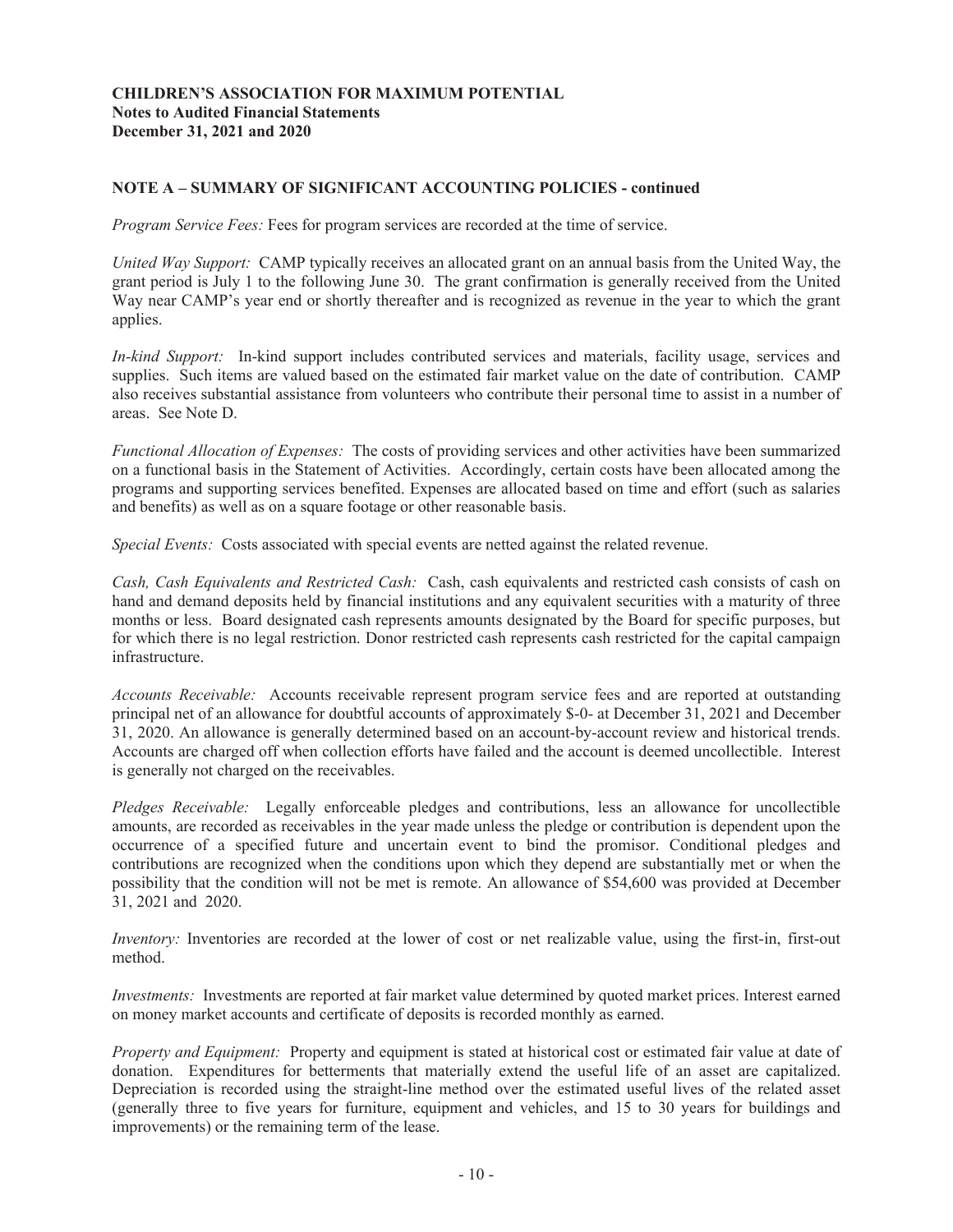#### **NOTE A – SUMMARY OF SIGNIFICANT ACCOUNTING POLICIES - continued**

*Deferred Revenue:* Deferred revenue represents advanced funding received for services to be provided in the subsequent period. The revenue is recognized as services are provided.

*Income Taxes:* CAMP is a not-for-profit organization exempt from federal income taxation under Section 501(c)(3) of the Internal Revenue Code. In addition, it is not a "private foundation" within the meaning of Section 509(a) of the Internal Revenue Code. Donors of money and/or property are entitled to the maximum charitable contribution deduction allowed by law. CAMP is not subject to the Texas margin tax. Management is not aware of any tax positions that would have a significant impact on its financial position. Its federal tax returns for the last four years remain subject to examination.

*Employee Benefit Plan:* CAMP has a 403(b) Plan that covers substantially all employees age 18 and over. Employees may contribute a percentage of their annual compensation as allowed by the federal tax code. CAMP, at its discretion, may elect to match a portion of the employees' contribution on an annual basis. CAMP contributed \$18,206 in 2021 and \$15,752 in 2020 to the Plan.

*Concentrations of Credit Risk:* Financial instruments that potentially subject CAMP to concentrations of credit risk consist principally of cash and investments. CAMP maintains cash deposits with major financial institutions which, from time-to-time, may exceed federally insured limits. CAMP periodically assesses the financial condition of the institutions, as well as the diverse nature of its investments, and believes that the risk of loss is minimal.

*Use of Estimates:* The preparation of financial statements in conformity with U. S. generally accepted accounting principles requires management to make estimates and assumptions that affect the reported amounts of assets and liabilities and disclosure of contingent assets and liabilities at the date of the financial statements and the reported amounts of revenue and expenses during the reporting period. Actual results could differ from those estimates.

*Subsequent Events:* Subsequent events have been evaluated by management through the date of the independent auditor's report. Material subsequent events, if any, are disclosed in a separate footnote to these financial statements.

*New Accounting Pronouncements:* In February 2016, the Financial Accounting Standards Board (FASB) issued a new accounting pronouncement regarding lease accounting for reporting periods beginning after December 15, 2022. A lessee will be required to recognize on the balance sheet the assets and liabilities for leases with lease terms of more than 12 months. Management does not expect the new standard to have a significant impact to its financial position, results of operations and related disclosures.

*Reclassifications:* Certain footnote disclosures for prior years have been reclassified to conform with the current period presentation.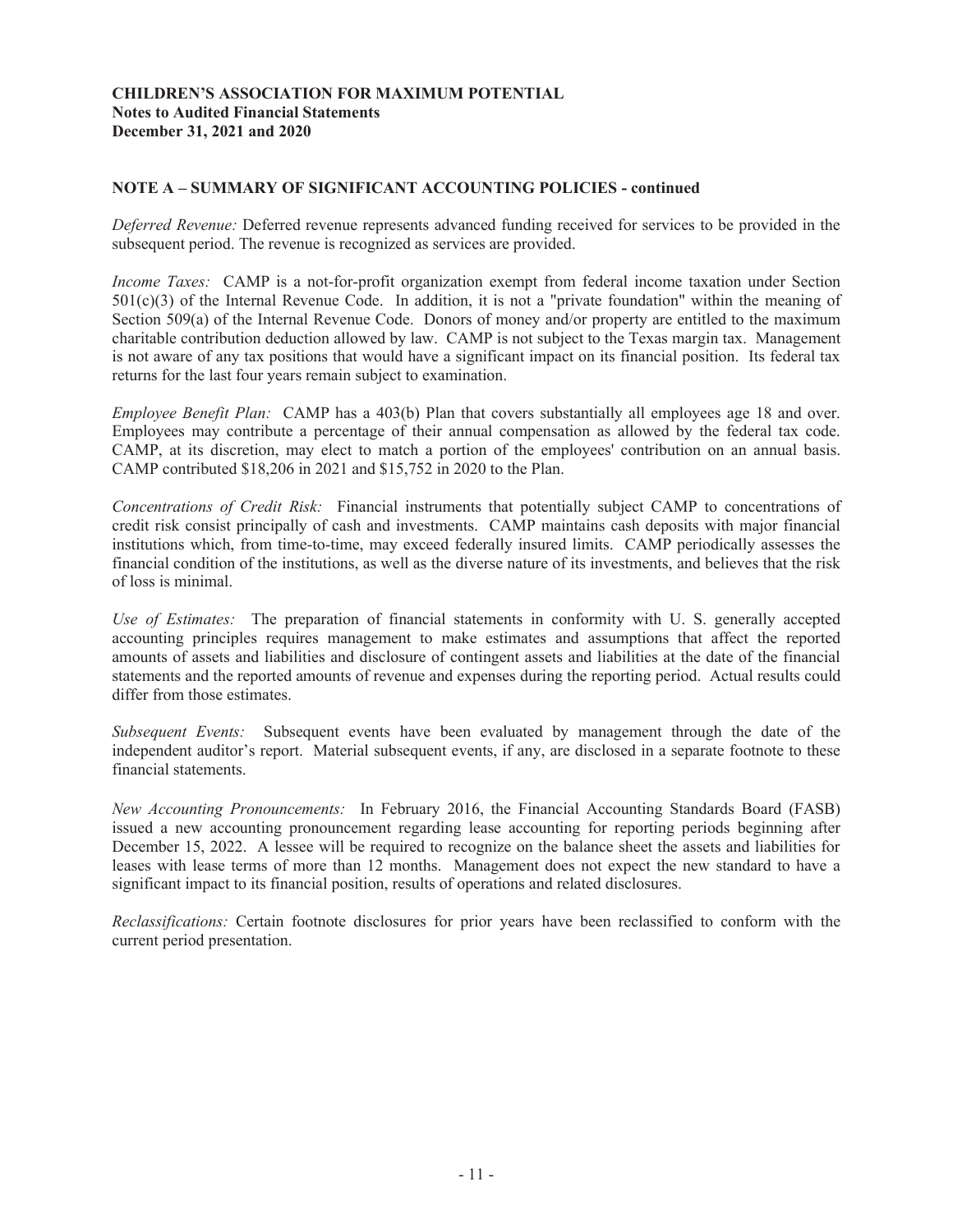## **NOTE B – PLEDGES RECEIVABLE**

Pledges receivables are scheduled to be collected as follows at December 31:

|                                          | 2021     | 2020     |
|------------------------------------------|----------|----------|
| Pledges receivable in less than one year | 74,600   | 79,600   |
| Pledges receivable in one to five years  |          | 15,000   |
| Total pledges receivable                 | 74,600   | 94,600   |
| Less allowance for doubtful accounts     | (54,600) | (54,600) |
| Pledges receivable, net                  | 20,000   | 40,000   |

Discounting of multi-year pledges has not been reported as the amount is not significant for recognition.

#### **NOTE C – PROPERTY AND EQUIPMENT**

Property and equipment consist of the following at December 31:

|                               | 2021          | 2020        |
|-------------------------------|---------------|-------------|
| Land                          | \$<br>191,735 | 191,735     |
| Buildings and improvements    | 9,110,096     | 9,110,096   |
| Equipment                     | 679,579       | 642,547     |
| Leasehold improvements        | 1,663,694     | 1,663,694   |
| Construction in progress      | 312,159       | 103,491     |
| Total property and equipment  | 11,957,263    | 11,711,563  |
| Less accumulated depreciation | (4,109,394)   | (3,654,049) |
| Net property and equipment    | \$ 7,847,869  | 8,057,514   |

#### **NOTE D – IN-KIND SUPPORT**

In-kind contributions of materials and services (noncash support) are recorded as both revenues and expense on the Statement of Activities and are recorded at fair market value as of the date of receipt. A summary of noncash support is as follows for the year ended December 31:

|                                                                      | 2021 |                    |   | 2020               |  |  |
|----------------------------------------------------------------------|------|--------------------|---|--------------------|--|--|
| Contributed services and materials (1)<br>Donated facility usage (2) | S    | 244,078<br>400,000 | S | 158,156<br>350,000 |  |  |
| Total in-kind support                                                |      | 644,078            |   | 508,156            |  |  |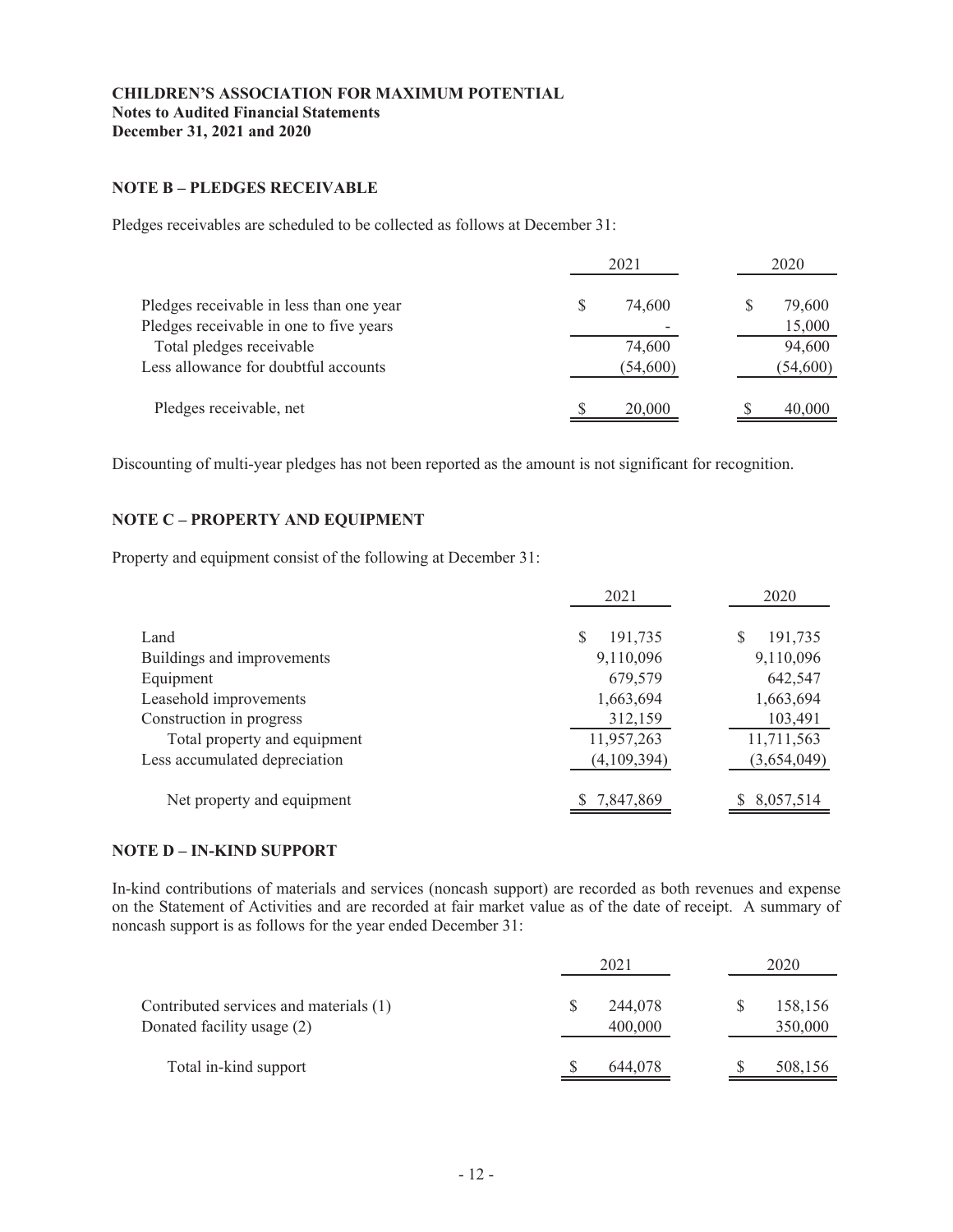#### **NOTE D – IN-KIND SUPPORT – continued**

- (1) Contributed services and materials represent the estimated fair value of professional time contributed to CAMP's Summer and Mini Camp programs, and Family Support Services.
- (2) CAMP is housed in the Boorda Building, at Lackland Air Force Base. The Department of Defense provided a grant to CAMP for construction of the building. The building was formally transferred to the Department of Defense on September 11, 2000, and leased back to CAMP. The lease for the use of the building is \$1 per year for 25 years. Accordingly, the difference between the market value of the lease and the amount paid by CAMP is recognized as in-kind support. Renegotiations of the lease will take place in 2022, as it expires September 2022.

*Other In-Kind Support*: Other donated services (non-professional in nature) totaling approximately \$117,000 in 2021 and \$34,000 in 2020 are not recognized in these financial statements as they do not meet the criteria for recognition under U.S. generally accepted accounting principles. The estimated fair value of the services was computed using the minimum wage times the number of volunteer hours.

#### **NOTE E – LINE OF CREDIT**

CAMP has a \$250,000 line of credit with Frost Bank that accrues interest at the prime rate and matured March 3, 2022. Accounts receivable serve as collateral. No amounts were outstanding under the line of credit at December 31, 2021 and 2020. On March 2, 2022, CAMP renewed the line of credit for \$250,000 with a maturity date of March 1, 2023 and accrues interest at a rate of 1.75% over the prime rate.

#### **NOTE F – NET ASSETS WITH DONOR RESTRICTIONS**

Net assets with donor restrictions consist of the following at December 31:

|                                          | 2021         | 2020        |
|------------------------------------------|--------------|-------------|
| Capital campaign:                        |              |             |
| Pledges receivable (time-restricted)     | \$<br>20,000 | S<br>40,000 |
| Restricted for capital infrastructure    | 92,883       | 73,814      |
| 2022 Camp funding                        | 241,000      | 119,031     |
| <b>Giant Swing Project</b>               | 20,000       |             |
| Music Garden                             | 5.514        |             |
| <b>KOA Family Retreat Grant</b>          | 15,000       |             |
| Accessible Treehouse                     |              | 39,000      |
| <b>TADA Grant-Koehler Foundation</b>     | 5,000        |             |
| Total net assets with donor restrictions | 399,397      | 271,845     |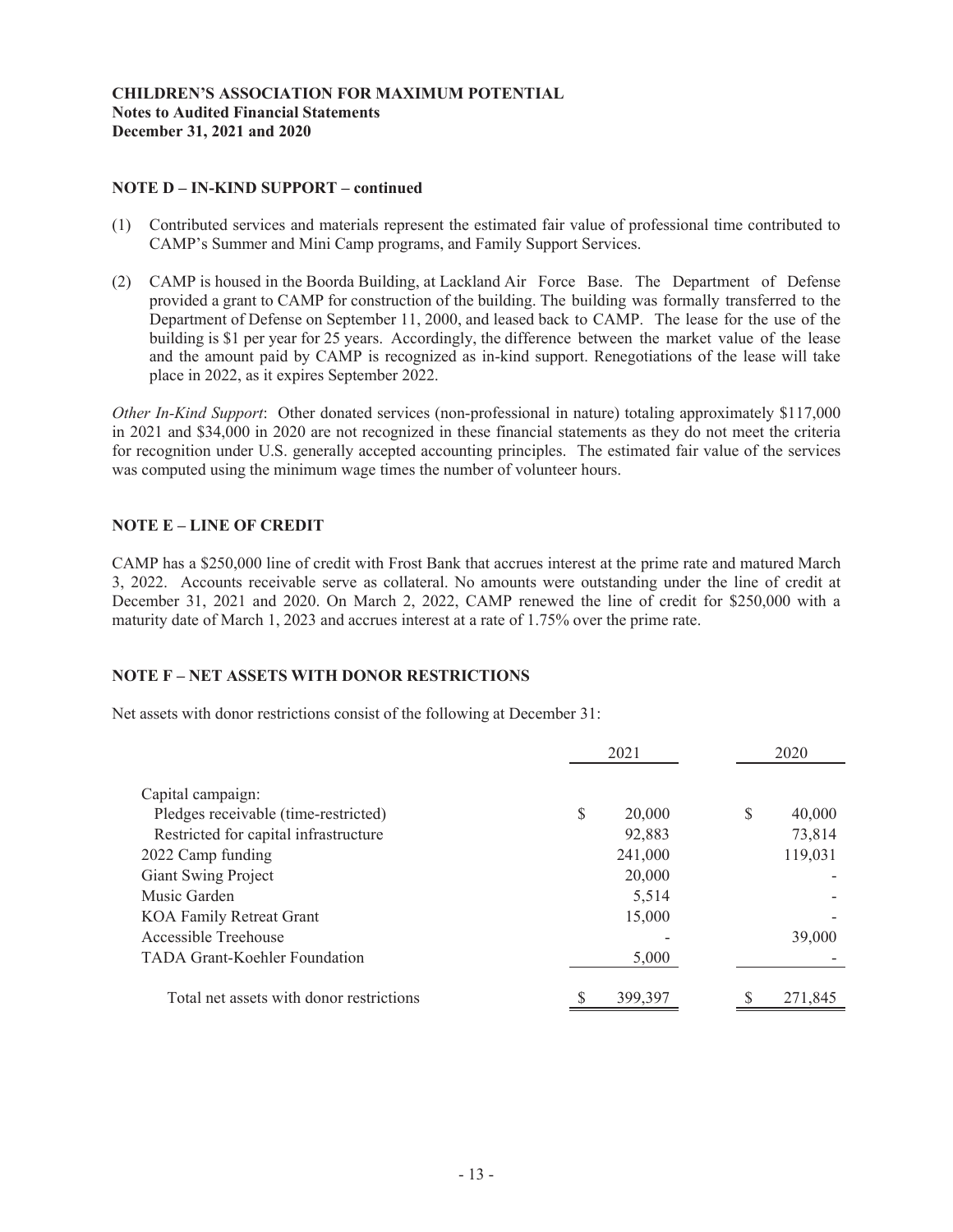#### **CHILDREN'S ASSOCIATION FOR MAXIMUM POTENTIAL Notes to Audited Financial Statements December 31, 2021 and 2020**

#### **NOTE G – FAIR VALUE MEASUREMENTS**

In accordance with U.S. generally accepted accounting principles, CAMP utilizes a fair value hierarchy that prioritizes the inputs for the valuation techniques used to measure fair value. The hierarchy gives the highest priority to unadjusted quoted prices in active markets for identical assets or liabilities (Level 1) and the lowest priority to unobservable inputs (Level 3). The three levels of the fair value hierarchy are as follows:

Level 1: Inputs to the valuation methodology are unadjusted quoted prices for identical assets or liabilities in active markets.

Level 2: Inputs to the valuation methodology include:

- quoted prices for similar assets or liabilities in active markets
- quoted prices for identical or similar assets or liabilities in inactive markets
- inputs other than quoted prices that are observable for the asset or liability
- inputs that are derived principally from or corroborated by observable market data by correlation
- if a contractual term, the Level 2 input must be observable for substantially the full term

Level 3: Inputs to the valuation methodology are unobservable and significant to the fair value measurement.

The asset or liability's fair value measurement level within the fair value hierarchy is based on the lowest level of any input that is significant to the fair value measurement. Valuation techniques used need to maximize the use of observable inputs and minimize the use of unobservable inputs.

The following table sets forth by level, within the fair value hierarchy, the investments at fair value:

|                                 | Fair Value Measurements Using |         |               |         |    |         |    |         |
|---------------------------------|-------------------------------|---------|---------------|---------|----|---------|----|---------|
|                                 |                               | Level 1 |               | Level 2 |    | Level 3 |    | Total   |
| December 31, 2021:              |                               |         |               |         |    |         |    |         |
| Board Designated:               |                               |         |               |         |    |         |    |         |
| Money market funds              | $\mathcal{S}$                 | 467,803 | $\mathcal{S}$ |         | \$ |         | \$ | 467,803 |
| Mutual funds                    |                               | 297,633 |               |         |    |         |    | 297,633 |
|                                 |                               |         |               |         |    |         |    |         |
| Total investments at fair value |                               | 765,436 | \$            |         |    |         |    | 765,436 |
| <u>December 31, 2020:</u>       |                               |         |               |         |    |         |    |         |
| <b>Board Designated:</b>        |                               |         |               |         |    |         |    |         |
| Money market funds              | \$                            | 318,246 | $\mathcal{S}$ |         | \$ |         | \$ | 318,246 |
| Mutual funds                    |                               | 207,530 |               |         |    |         |    | 207,530 |
| Corporate stock                 |                               | 6,536   |               |         |    |         |    | 6,536   |
| Certificates of deposit         |                               | 125,000 |               |         |    |         |    | 125,000 |
| Total investments at fair value |                               | 657,312 | \$            |         |    |         |    | 657,312 |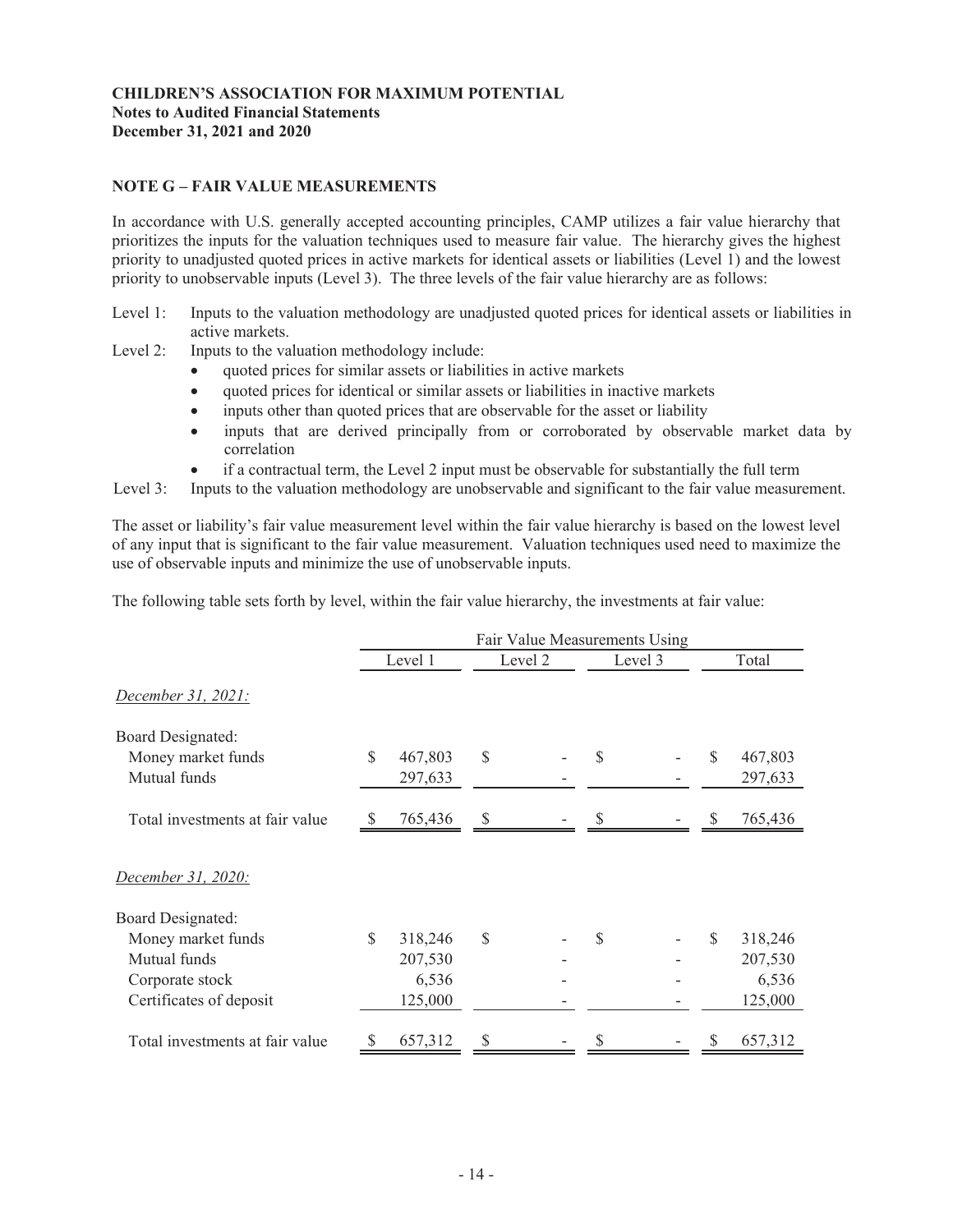#### **NOTE G – FAIR VALUE MEASUREMENTS**

There have been no changes in methodologies used to estimate fair value, nor transfers between levels. Following is a description of the valuation methodologies used for various types of assets measured at fair value:

*Money Market Funds and Certificates of Deposit:* Valued at cost plus accrued interest.

*Mutual Funds*: Valued at the net asset value (NAV).

*Corporate Stock*: Valued at closing price reported on the active market on which the individual securities traded.

The preceding methods described may produce a fair value calculation that may not be indicative of net realizable value or reflective of future fair values. Furthermore, although CAMP believes its valuation methods are appropriate and consistent with other market participants, the use of different methodologies or assumptions to determine the fair value of certain financial instruments could result in a different fair value measurement at the reporting date.

#### **NOTE H – PPP GRANT**

On January 23, 2021, CAMP received a 2nd round of funding under the Paycheck Protection Program (PPP) as part of the Coronavirus Aid, Relief, and Economic Security Act (CARES Act), administered by the U.S. Small Business Administration (SBA). Under the terms of the grant, CAMP received funding of \$205,700. All proceeds were used for payroll costs and the grant was subsequently fully forgiven by the SBA on November 17, 2021; accordingly, the forgiveness is included under federal grant revenue in the 2021 statement of activities.

In 2020, CAMP received the 1<sup>st</sup> round of PPP Loan funding. All proceeds were used for payroll costs and business utility payments. The grant was subsequently fully forgiven by the SBA on April 6, 2021; accordingly, CAMP recognized \$178,700 of the funding as federal grant revenues during the year ended December 31, 2020. The remaining portion of \$27,000 was reported as deferred revenue at December 31, 2020, and was recognized as federal grant revenue in 2021.

#### **NOTE I – EMPLOYEE RETENTION CREDIT (ERC)**

In March 2021, the Internal Revenue Service ("IRS") released Notice 2021-20, which retroactively eliminated the restriction that prevented employers who received a PPP loan from qualifying for the Employee Retention Credit ("ERC"), which is a refundable tax credit against certain employment taxes. Upon determination that the employer has complied with all of the conditions required to receive the credit., a grant may be recognized. In 2021, CAMP qualified and filed to claim the ERC in the total amount of \$347,594. The amount claimed and subsequently received by the Organization is reported as federal grant revenue in the 2021 statement of activities.